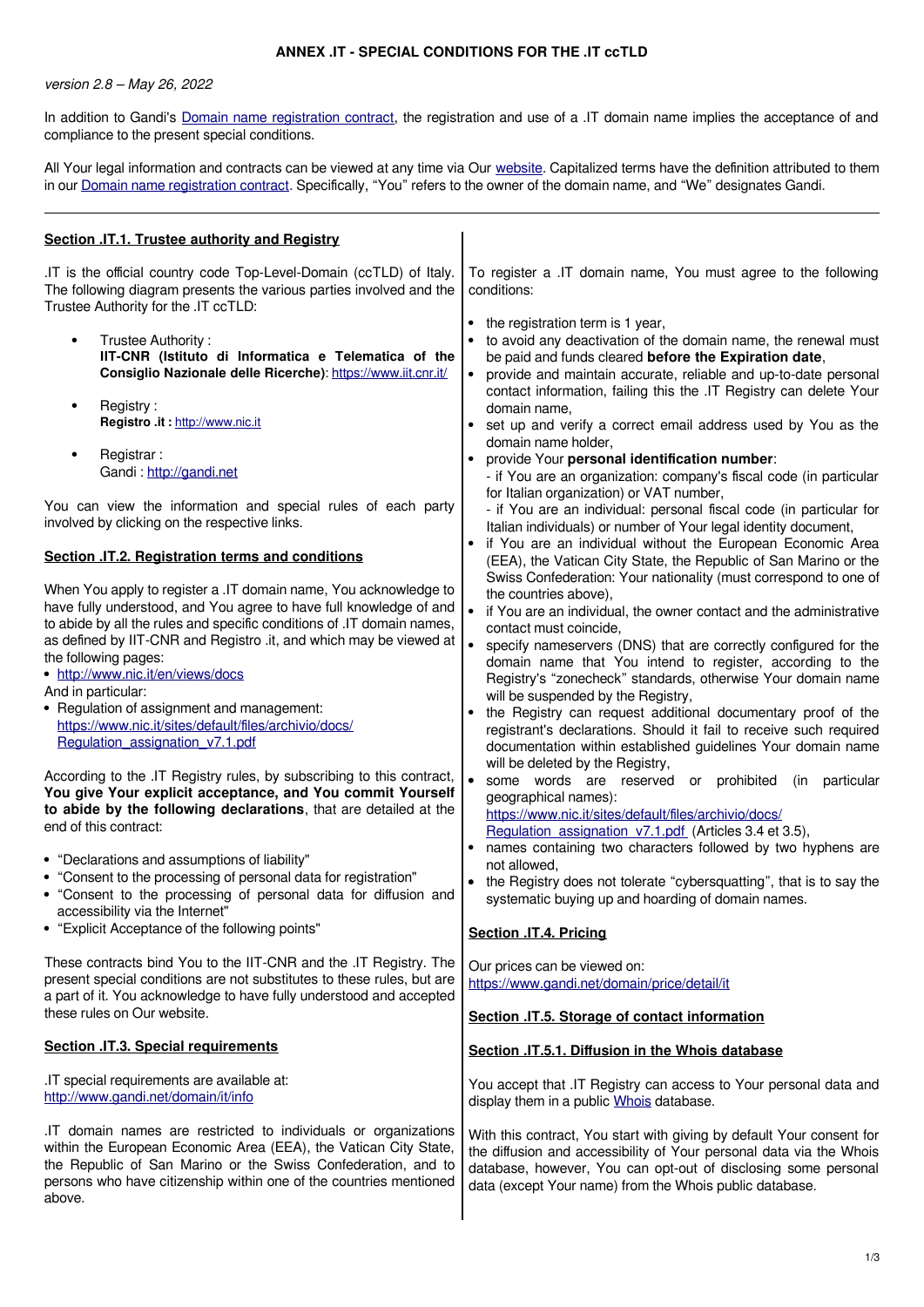| Section .IT.5.2. Italian law about data processing                                                                                                                                                                                                                                                                                                                                                                                                                                | several days, and then delete the domain name, which will become<br>available for registration under the "first-come first-served" basis.                                                                                                                                                                                                                                                                                                                                                                                                                                        |
|-----------------------------------------------------------------------------------------------------------------------------------------------------------------------------------------------------------------------------------------------------------------------------------------------------------------------------------------------------------------------------------------------------------------------------------------------------------------------------------|----------------------------------------------------------------------------------------------------------------------------------------------------------------------------------------------------------------------------------------------------------------------------------------------------------------------------------------------------------------------------------------------------------------------------------------------------------------------------------------------------------------------------------------------------------------------------------|
| As Data Processor, pertaining to article 29 of the Italian Legislative<br>Decree of 30 June 2003, no. 196, Personal Data Protection Code,<br>We commit Ourselves to:                                                                                                                                                                                                                                                                                                              | Section .IT.10. Specific Registry's Terms and Conditions<br>According to the Registry's rules, You agree to have full knowledge,<br>to accept, and to abide by the following conditions:                                                                                                                                                                                                                                                                                                                                                                                         |
| • collect essential data for the registration of a domain name<br>deriving from compliance with technical rules RFC 1591, ICP-1,<br>ICP-2 and ICP-3 concerning the Registrant, the administrative                                                                                                                                                                                                                                                                                 |                                                                                                                                                                                                                                                                                                                                                                                                                                                                                                                                                                                  |
| and technical contacts necessary for guaranteeing the domain<br>name's effectiveness, as well as consent, by the parties<br>concerned, to the processing of data and its recording in the Data<br>Base of Assigned Names (DBAN),<br>· collect and maintain data necessary for the completion of<br>management operations for the domain name, as highlighted in<br>the Regulations of the ccTLD .it and adjustment of data in the<br>DBAN.                                        | Sect. - 3. Declarations and assumptions of liability<br>The Registrant of the domain name in question, declares under their<br>own responsibility that they:<br>• are citizen or resident in one of the countries of the European<br>Economic Area (EEA), the Vatican City State, the Republic of San<br>Marino or the Swiss Confederation (in the case of registration for<br>natural persons);                                                                                                                                                                                 |
| Section .IT.6. Dispute resolution policy                                                                                                                                                                                                                                                                                                                                                                                                                                          | • have the registered office based in one of the countries of the<br>European Economic Area (EEA), the Vatican City State, the<br>Republic of San Marino or the Swiss Confederation (in the case                                                                                                                                                                                                                                                                                                                                                                                 |
| The .IT Registry has set forth specific regulations for the resolution<br>of disputes:<br>• Explanations:<br>http://www.nic.it/en/register-your-it/legal<br>• Regulations:<br>https://www.nic.it/en/doc/2015/dispute-resolution-cctldit-<br>regulations-version-21<br>• Guidelines:<br>https://www.nic.it/en/doc/2015/disputes-resolution-cctldit-<br>guidelines-version-32                                                                                                       | of registration for other organizations);<br>• are aware and accept that the registration and management of a<br>domain name is subject to the "Rules of assignment and<br>management of domain names in ccTLD. it" and "Regulations for<br>the resolution of disputes in the ccTLD.it" and their subsequent<br>amendments;<br>• take responsibility for keeping the personal information accurate,<br>complete and up-to-date, both with the Registrar with whom the<br>Registrant has registered one or more domain names and with the<br>Registry (through the Registrar);    |
| Section .IT.7. Transfer (change of Registrar)                                                                                                                                                                                                                                                                                                                                                                                                                                     | • guarantee the Registry about the correct operation and update of<br>the email address, in order to correctly receive official                                                                                                                                                                                                                                                                                                                                                                                                                                                  |
| The process is started on Our Interface. Before requesting the<br>transfer of the domain, please be sure that You have the domain's<br>authorization code (supplied by Your current Registrar), and that<br>Your domain name:<br>• does not expire soon (We recommend that you start the transfer<br>request at least one month prior to its Expiration);<br>• was created at least 60 days prior to the request, or<br>renewed/transferred at least 7 days prior to the request. | communications sent by the Registro and/or the PSRDs, i.e. the<br>bodies accredited by the Registro for the alternative resolution of<br>disputes relating to the reassignment of a domain name under the<br>ccTLD .it. Such communications may substantially change the<br>legal and technical status of the domain name;<br>• entitled to the use and/or legal availability of the domain name<br>applied for, and that they do not prejudice, with the request for<br>registration, the rights of others;<br>aware that for the inclusion of personal data in the Database of |
| The transfer's completion requires Your confirmation (by e-mail).                                                                                                                                                                                                                                                                                                                                                                                                                 | assigned domain names, and their possible dissemination and<br>accessibility via the Internet, consent must be given explicitly by                                                                                                                                                                                                                                                                                                                                                                                                                                               |
| The transfer to Gandi does not include any renewal. The<br>creation date is reset at the Registry, and any remaining period is<br>lost.                                                                                                                                                                                                                                                                                                                                           | ticking the appropriate boxes in the information below. See "TThe<br>ccTLD .it Registry Policy on the WHOIS database" on the website<br>of the Registry (http://www.nic.it);                                                                                                                                                                                                                                                                                                                                                                                                     |
| Section .IT.8. Ownership change                                                                                                                                                                                                                                                                                                                                                                                                                                                   | • aware and agree that in the case of erroneous or false<br>declarations in this request, the Registry shall immediately revoke<br>the domain name, or proceed with other legal actions. In such                                                                                                                                                                                                                                                                                                                                                                                 |
| The owner change can be done through a fax-based process<br>(Gandi form and proofs of identity).<br>The owner change does not include any renewal. The creation<br>date is reset at the Registry, and any remaining period is lost.                                                                                                                                                                                                                                               | case the revocation shall not in any way give rise to claims against<br>the Registry;<br>• release the Registry from any liability resulting from the<br>assignment and use of the domain name by the natural person<br>that has made the request;                                                                                                                                                                                                                                                                                                                               |
| <b>Section .IT.9. Deletion process</b>                                                                                                                                                                                                                                                                                                                                                                                                                                            | • accept Italian jurisdiction and laws of the Italian State.                                                                                                                                                                                                                                                                                                                                                                                                                                                                                                                     |
| Upon the Expiration of the domain, We suspend (Hold) the domain<br>name for 14 days, during which time all the associated technical<br>services are deactivated. The late renewal at normal prices is<br>possible during this period.                                                                                                                                                                                                                                             | By accepting Our Contract, You accept these conditions<br>☑ YES accept                                                                                                                                                                                                                                                                                                                                                                                                                                                                                                           |
| Then the domain name is placed on Quarantine status and can be<br>restored, in accordance with the terms and conditions described on<br>Our website and/or as communicated by Our customer service<br>department. The length of the Quarantine period is 30 calendar<br>days.                                                                                                                                                                                                     | Sec. 5 - Consent to the processing of personal data for<br>registration<br>The interested party, after reading the disclosure clause: Guidelines<br>section 4 p.90/91, gives consent to the processing of information                                                                                                                                                                                                                                                                                                                                                            |
| If the domain is neither renewed nor restored within these deadlines,                                                                                                                                                                                                                                                                                                                                                                                                             | required for registration, as defined in the above disclosure.                                                                                                                                                                                                                                                                                                                                                                                                                                                                                                                   |

the Registry shall place the domain on "Pending Delete" status for